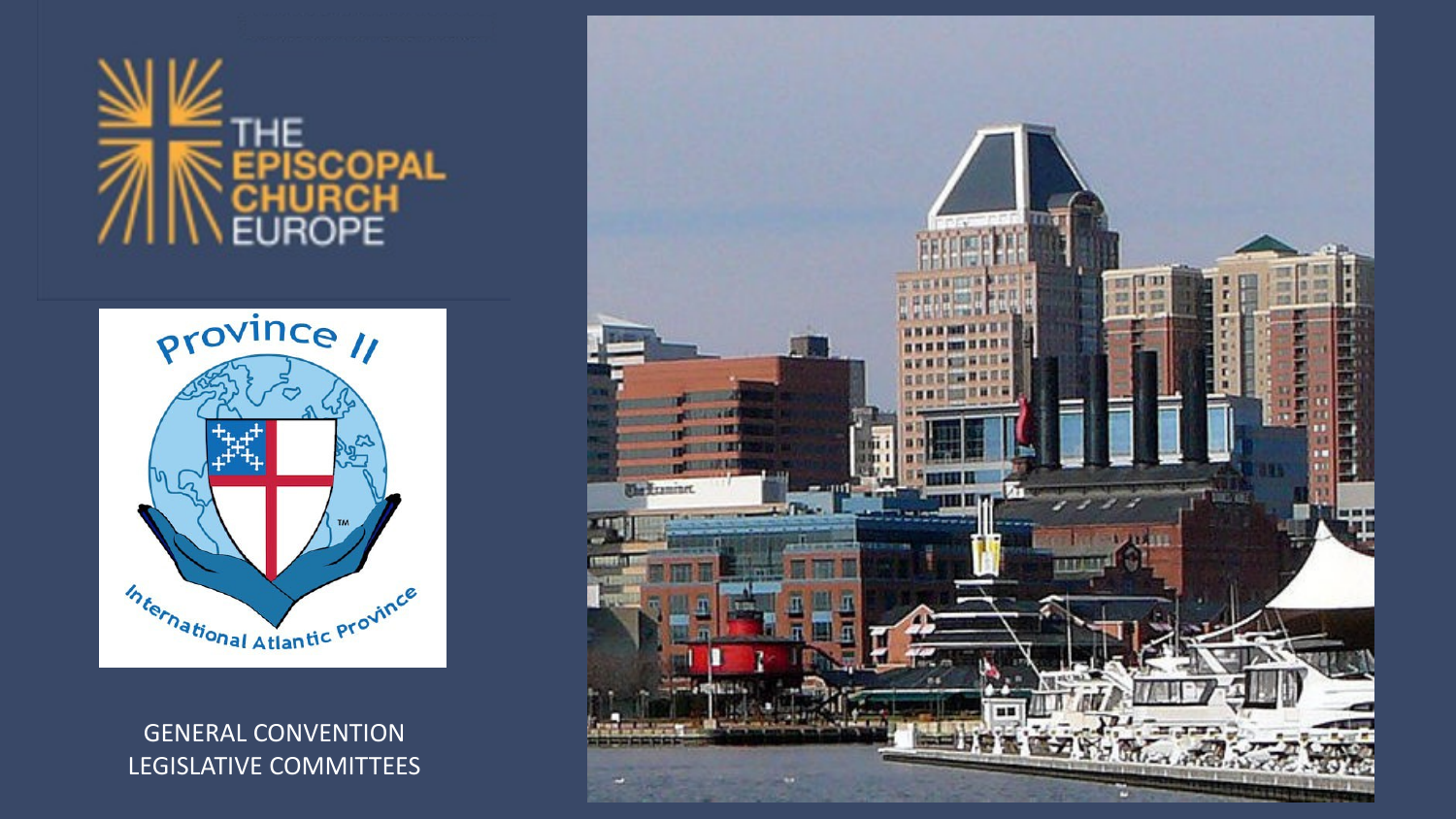

**The General** Convention of the **Episcopal Church** 

#### 12 - Prayer Book, Liturgy & Music

Receives and proposes Resolutions on the Book of Common Prayer, liturgy, and music of this Church.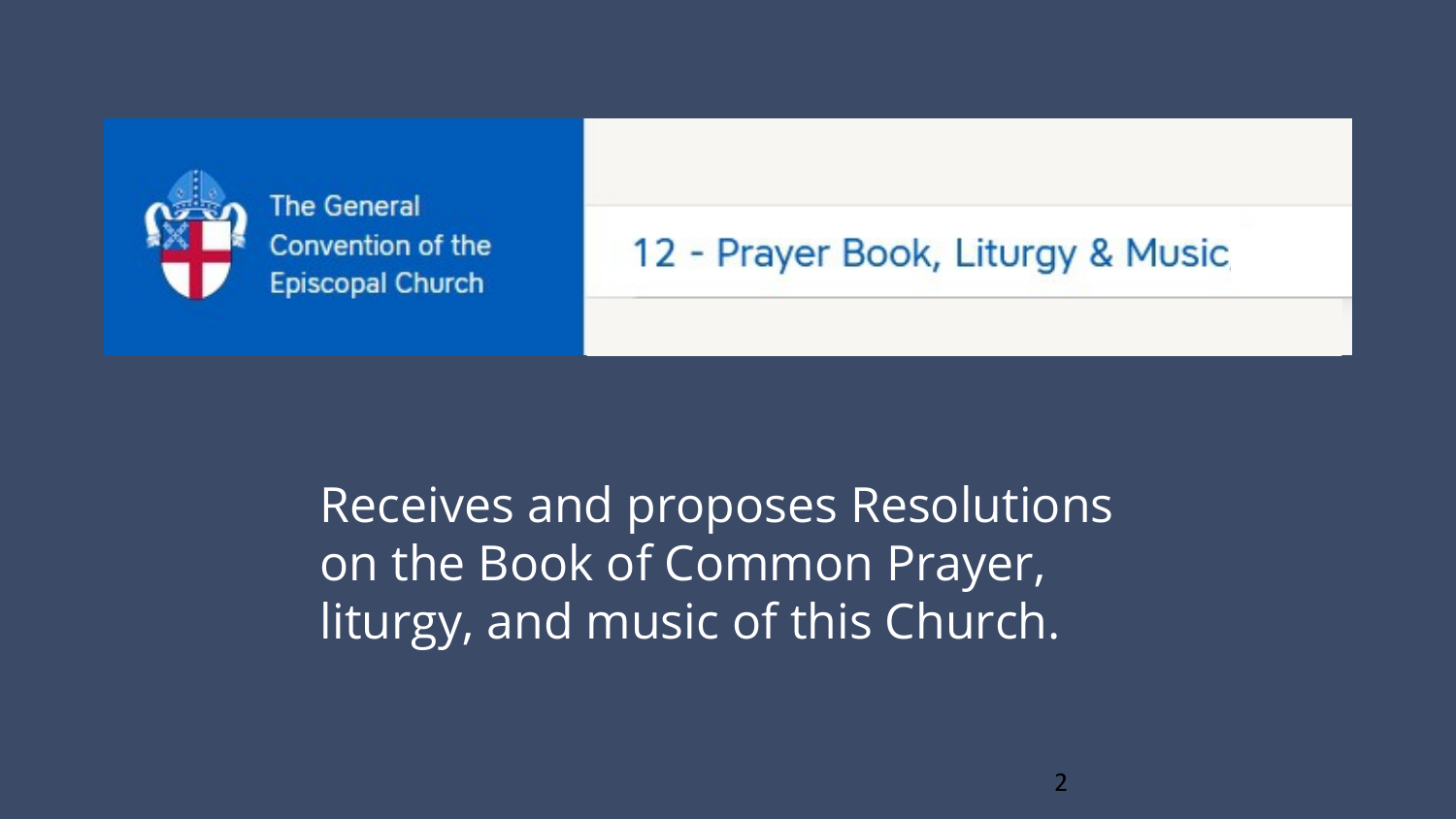### Who are we and what are we doing?

- We number a total of 28 people
- $\cdot$  23 deputies and 5 bishops
- We have 26 Resolutions to work
	- Liturgical Calendar of the Church
	- Inclusive and Expansive Language
	- Prayer Book Revision
- Established 4 sub-committees
	- Calendar Structure and Plan
	- Calendar Content
	- Language Inclusive and Expansive
	- Prayer Book
- First meeting December 2021
	- Open Hearing February 19

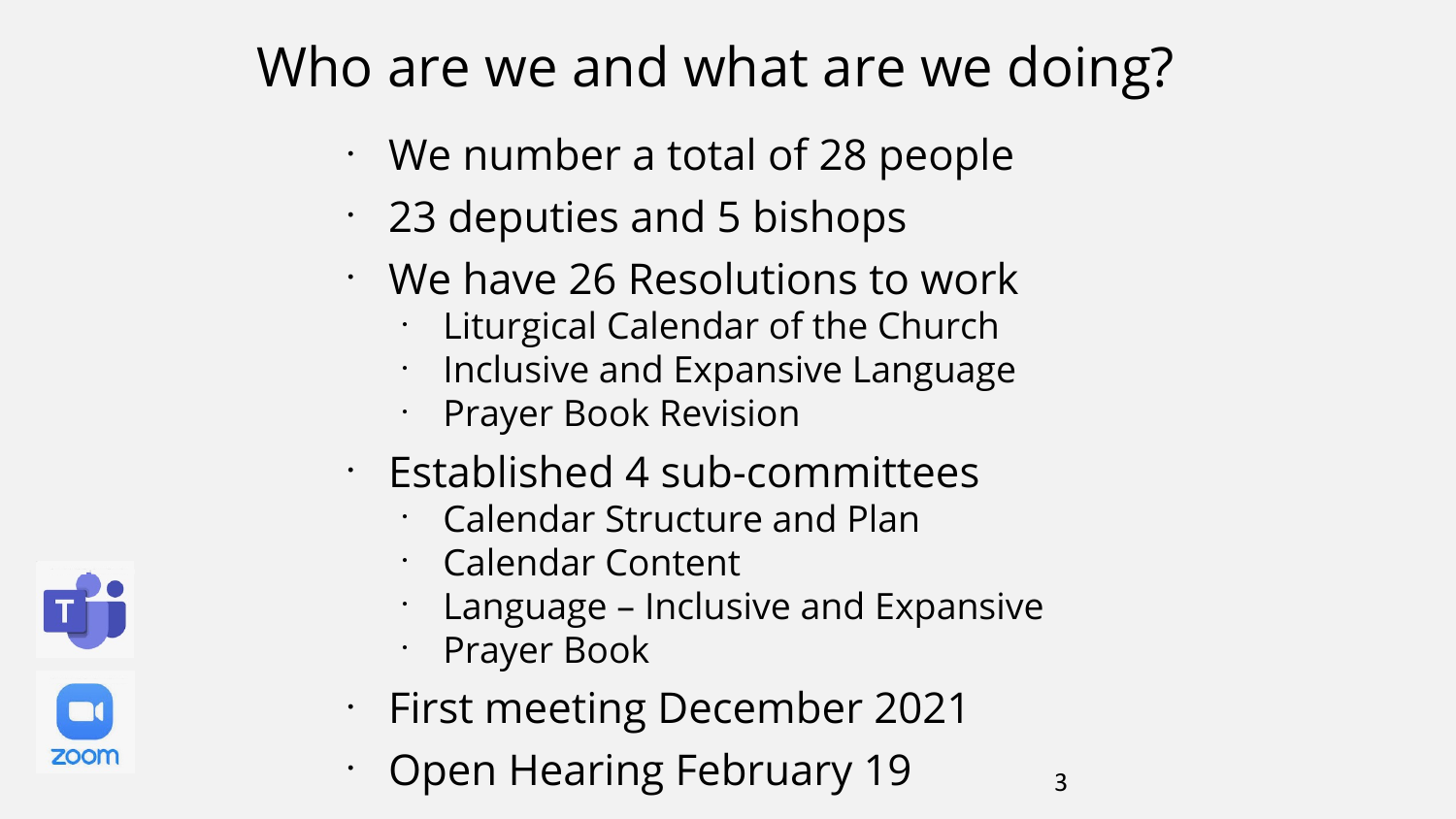A007 Authorize Lesser Feasts and Fasts 2018

**A008** Additional Calendar Commemorations

A009 Revision of Existing Calendar Commemorations

**A010** Lesser Feasts and Fasts Revision Principles

**A011** Develop Local Commemorations

A012 Commons for Local Calendar Commemorations

A013 A Plan for Clarifying the Calendar of The Episcopal Church

A014 Additions to the Book of Common Prayer Calendar



"A" Resolutions are submitted by Interim Bodies and Legislative Committees.

Interim Bodies include commissions, committees, agencies and boards of The Episcopal Church.

https://www.vbinder.net/menu?house=HD&lang=en

4 Resolutions concerning the liturgical calendar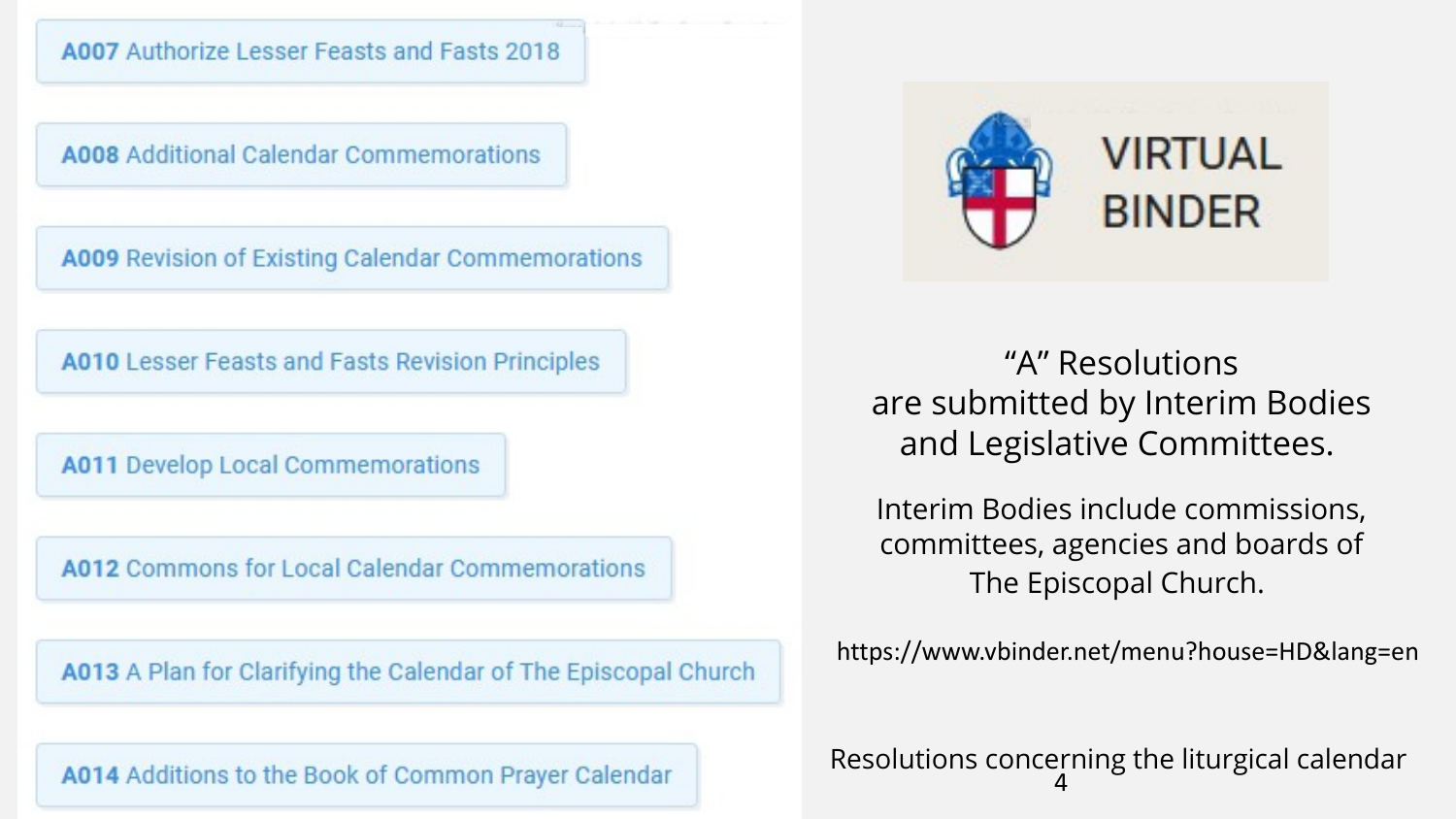#### "C" Resolutions are submitted by Provinces or Dioceses

**C003** Withdrawl of the name the Rev. William Porcher DuBose from the Lesser Feasts and Fasts Calendar

**C004** Inclusion of June 19th, "Juneteenth" in the Church's Liturgical Calendar in Recognition of the End of Slavery in the United States

**C006** Commemoration of Fr. Paul Wattson

**C007** Designate March 10 as the Date to Commemorate Harriet Ross Tubman

C010 Amending Biographical Information for the Feast of Peter Williams Cassey and Annie Besant Cassey

#### Resolutions concerning the liturgical calendar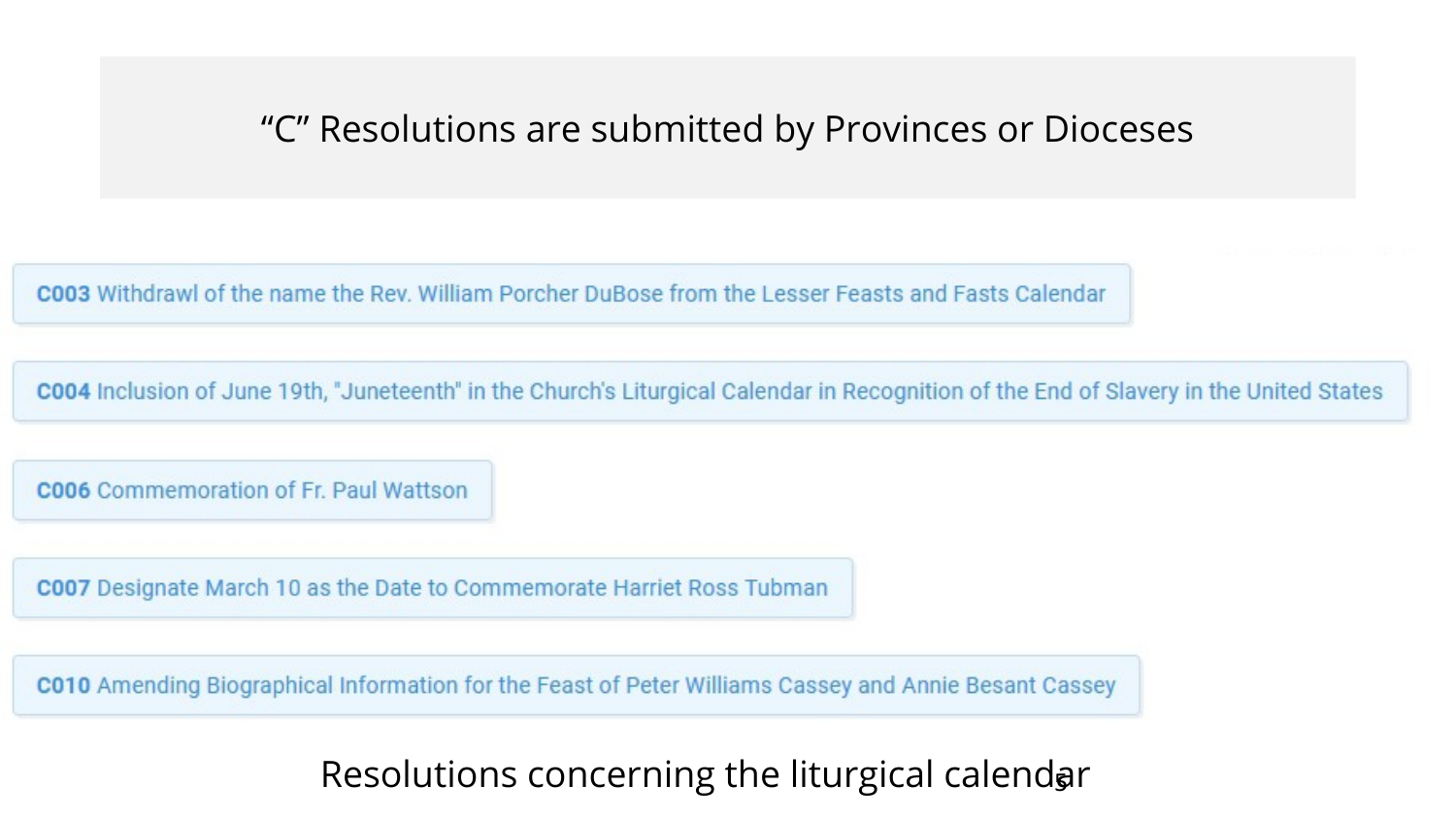#### "D" resolutions originate from deputies to General Convention

**D010** Resolution Regarding Inclusion of a hymn in Honor of Dr. Artemisia Bowden

D011 Resolution to direct the removal of the name of The Rev. William Porcher DuBose from the Lesser Feasts and Fasts Calendar

**D012** Resolution to Include the name Bishop Barbara Clementine Harris in the Lesser Feasts & Fasts Calendar

**D017** A Resolution Regarding Inclusion of Juneteenth in Lesser Feasts & Fasts Calendar

#### Resolutions concerning the liturgical calendar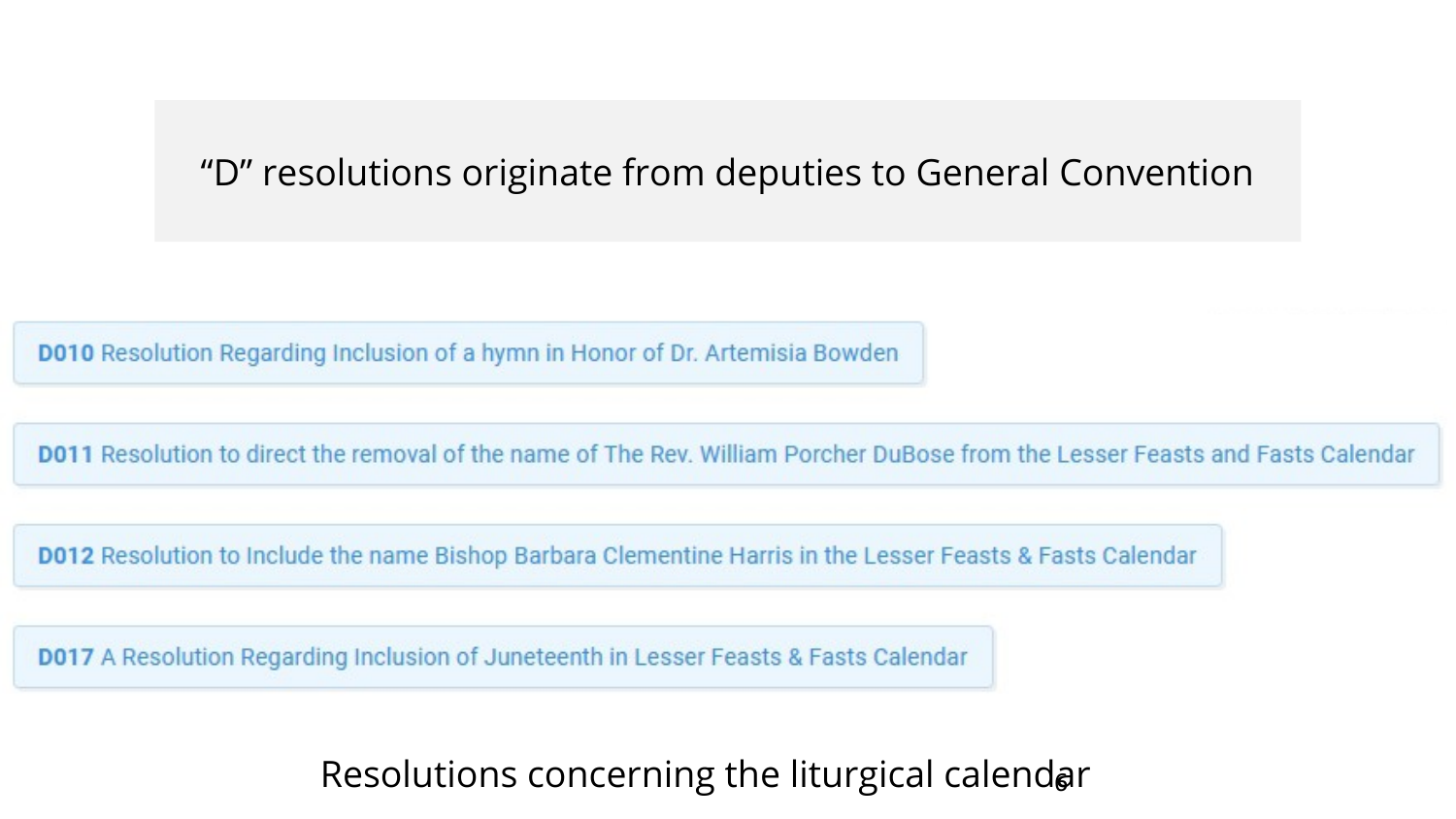#### Resolutions on inclusive and expansive language

A005 Translations of Enriching Our Worship and the Book of Occasional Services into Spanish, French, and Haitian Kreyol

A006 Authorize the Book of Occasional Services, 2021

A015 Authorize Holy Eucharist, Rite II, Prayer C (Expansive Language) for Trial Use

A060 Endorse Guidelines for Expansive and Inclusive Language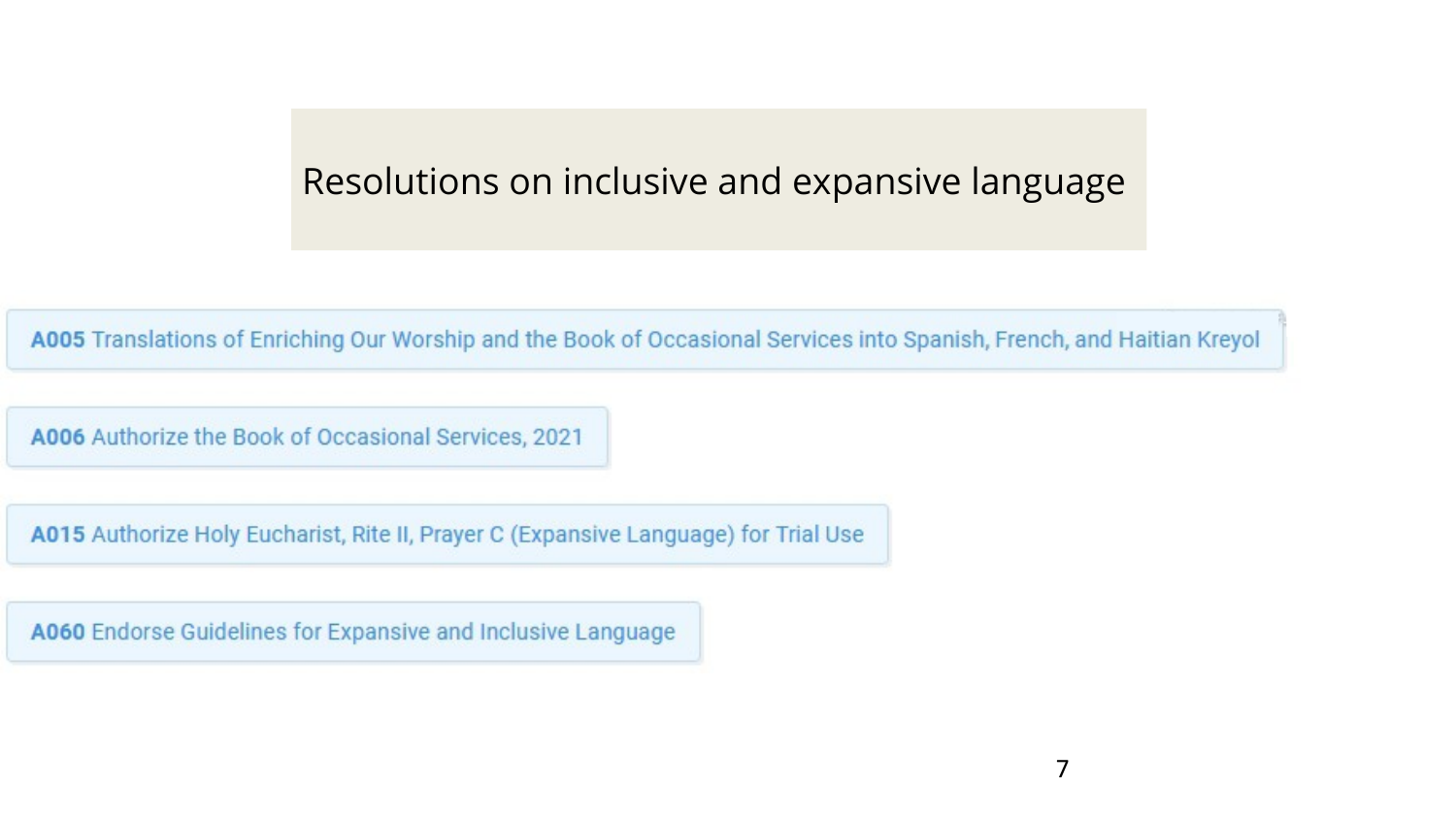Resolutions concerning the Prayer Book

**A057** Continuing Liturgical and Prayer Book Revision

A058 Resolution on Official Liturgical Website for The Episcopal Church

A059 Amend Article X of the Constitution of The Episcopal Church (First Reading)

**C014** On Addressing the Anti-Semitic Impact of Lectionary Readings for Holy Week

8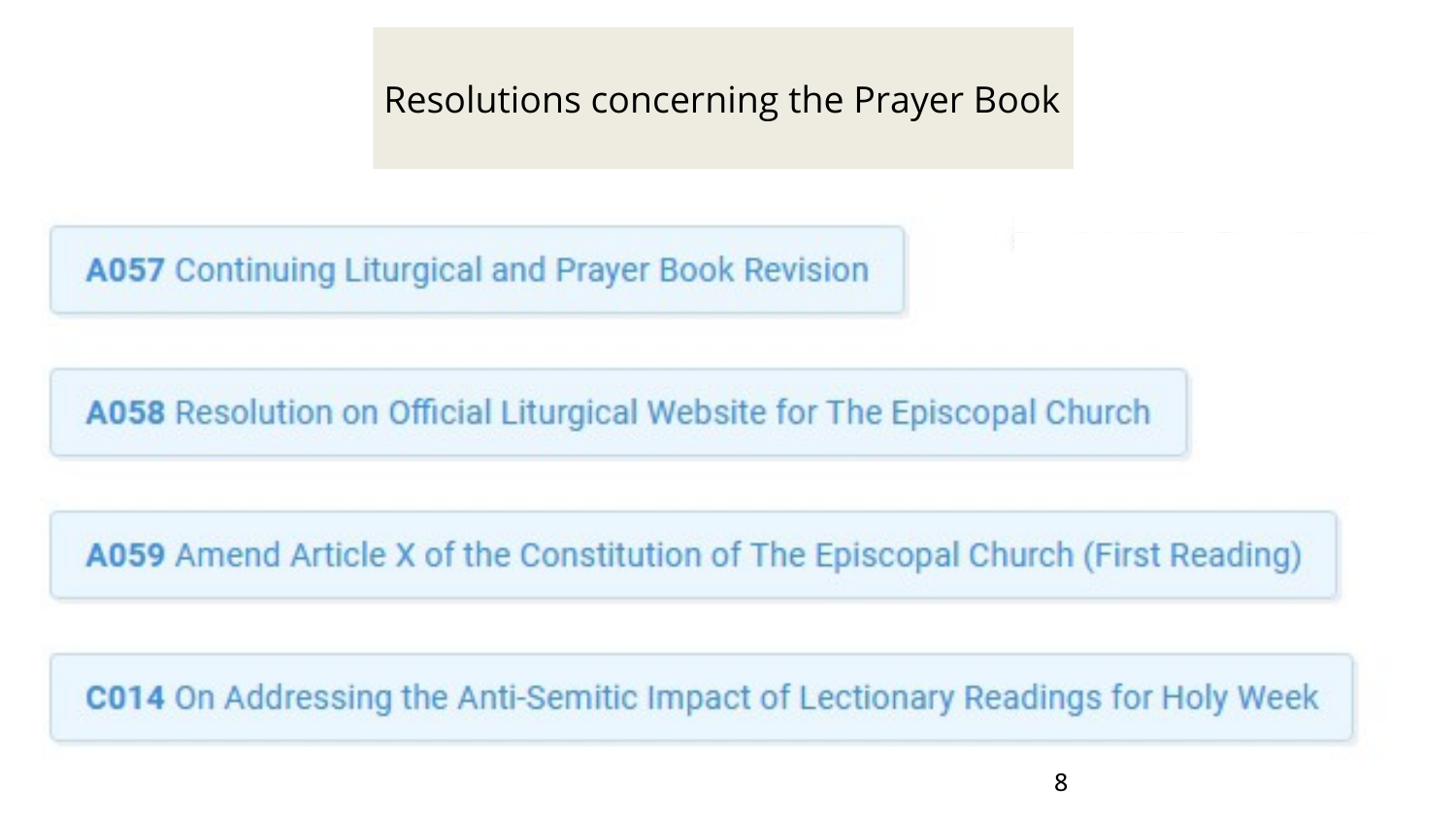*Resolved*, the House of **A014 Additions to the Book of Common Prayer Calendar** 

concurring, That the 80th General Convention direct that in the revision of the Book of Common Prayer, the following apostolicage saints be added to the Calendar, having already received trial use according to the publications that follow each name and citation.

January 26: Timothy, Titus and Silas, companions of Saint Paul (Acts 16, Epistles to Timothy and Titus); LFF2006, LFF 2018 January 27: Lydia, Dorcas, and Phoebe, witnesses of the faith (Acts 16, Acts 9, Romans 16); GCW 2015, LFF 2018 …..

**A014 Adiciones al Calendario del Libro de Oración Común** 

Se resuelve, con la aprobación de la Cámara de \_\_\_\_\_\_\_\_\_\_\_\_\_\_\_\_,

Que la 80ª Convención General ordene que en la modificación del Libro de Oración Común se añadan al Calendario los siguientes santos de la edad apostólica, que ya han recibido un uso de prueba según las publicaciones que siguen a cada nombre y cita de referencia. 26 de enero: Timoteo, Tito y Silas, compañeros de San Pablo (Hechos 16, Epístolas a Timoteo y a Tito); LFF2006, LFF 2018

..<br>9 27 de enero: Lidia, Dorcas y Phoebe, testigos de la fe (Hechos 16, Hechos 9, Romanos 16); GCW 2015, LFF 2018 .....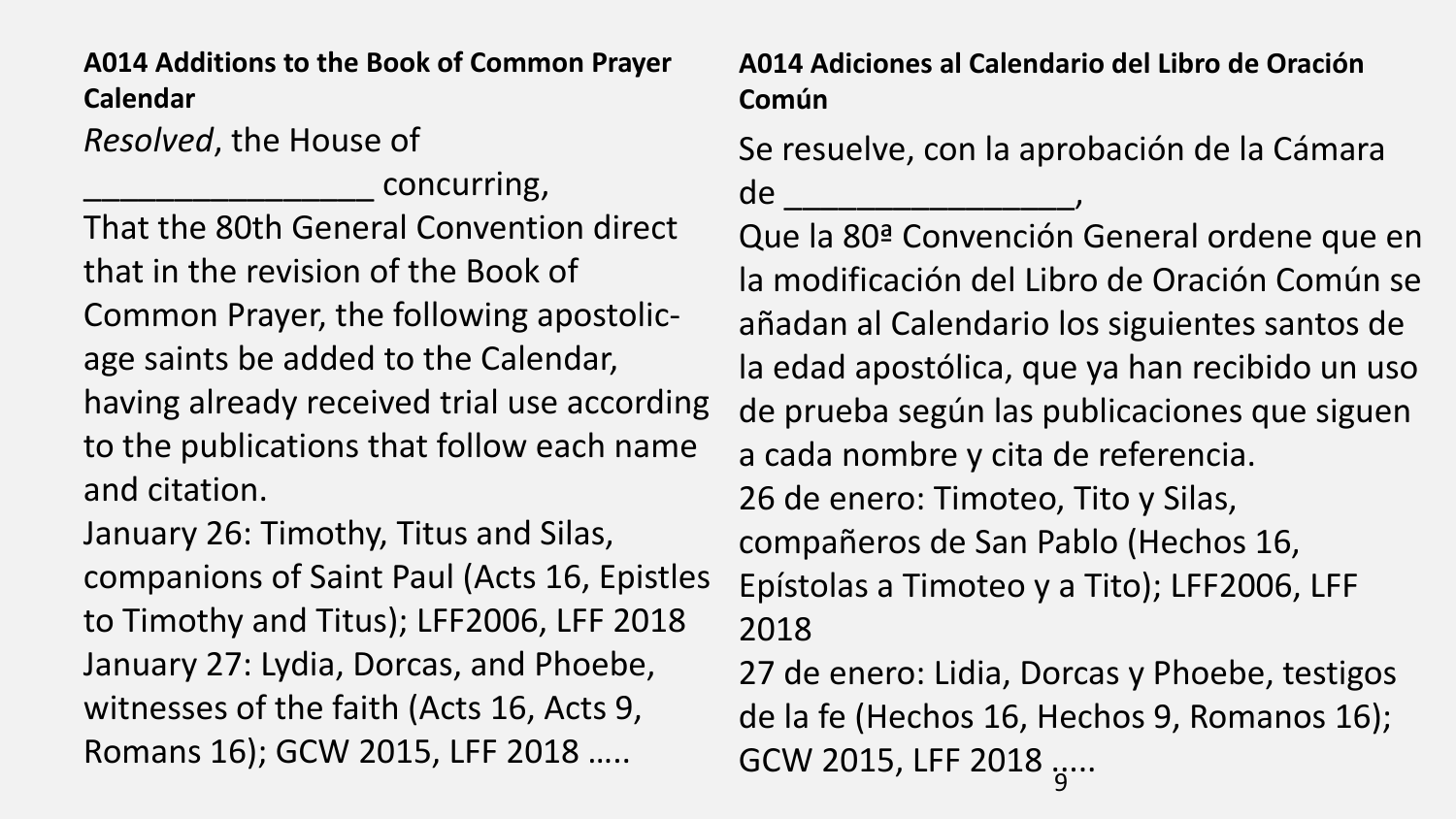**C003 Withdrawal of the name the Rev. William Porcher DuBose from the Lesser Feasts and Fasts Calendar** 

**C003 Eliminación del nombre del Rvdo. William Porcher DuBose del Calendario de Fiestas y Ayunos Menores** 

*Resolved*, the House of

concurring, That the Rev. William Porcher Dubose observed on every occurrence of August 18th in the liturgical year, be withdrawn from the Lesser Feasts and Fasts Calendar of the Church.

*Se resuelve*, con la aprobación de la Cámara de \_\_\_\_\_\_\_\_\_\_\_\_\_\_\_\_, Que el Rev. William Porcher Dubose, que se conmemora cada 18 de agosto en el año litúrgico, sea retirado del Calendario de Fiestas Menores de la Iglesia, y asimismo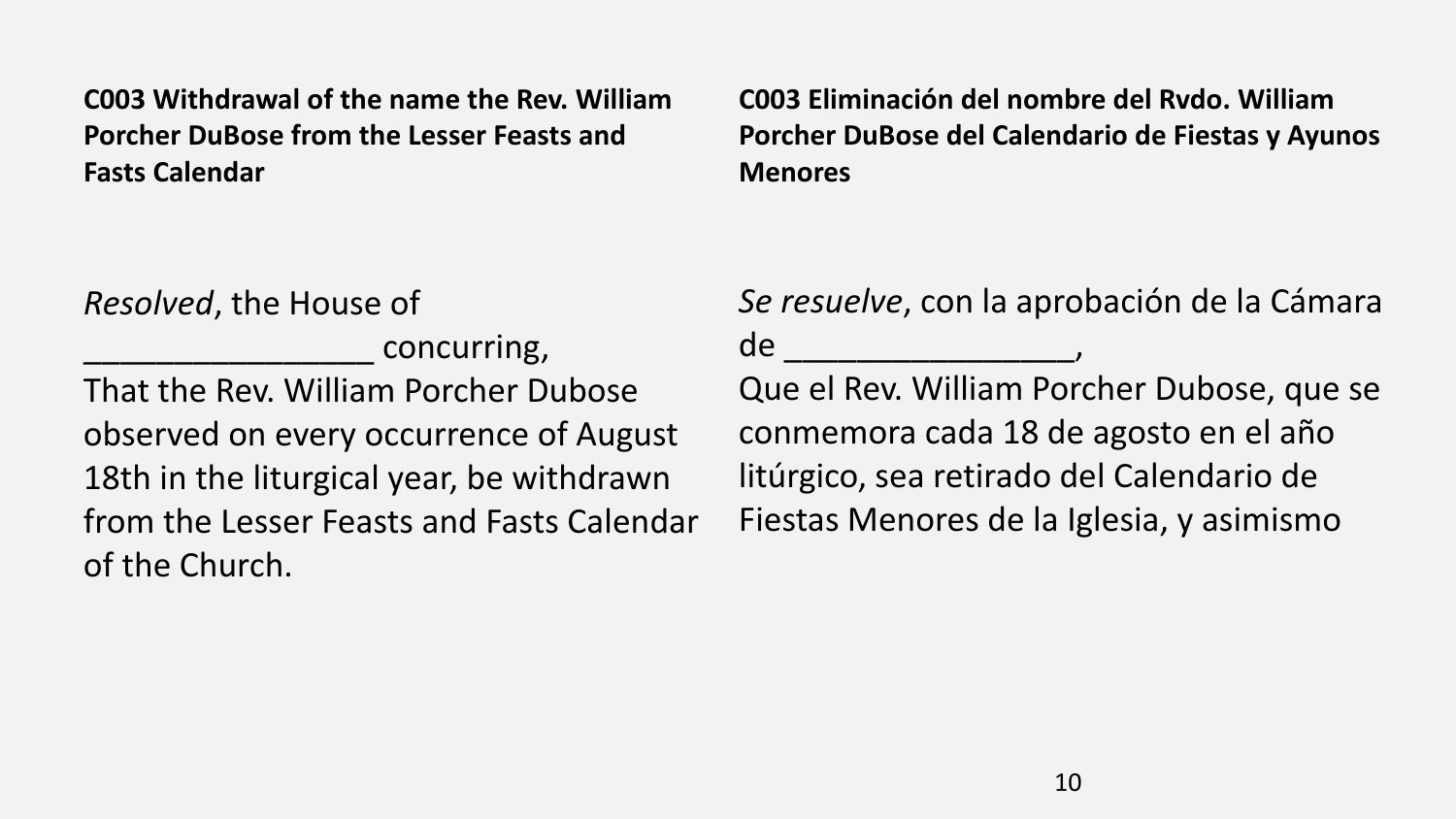**A005 Translations of Enriching Our Worship and the Book of Occasional Services into Spanish, French, and Haitian Kreyol** 

*Resolved*, the House of

concurring,

That this 80th General Convention directs the Standing Commission on Liturgy and Music to facilitate the professional translation of *Enriching Our Worship*, Volumes 1 – 6 and *The Book of Occasional Services 2018*, and *Lesser Feasts and Fasts* into Spanish, French, and Haitian Kreyol; and be it further

*Resolved*, That in this work the Standing Commission on Liturgy and Music's Task Force for Liturgical Translations, employ the same process and criteria used for the new translation of the Book of Common Prayer into these languages; and be it further…..

**A005 Traducciones de Enriching Our Worship y del Libro de Ritos Ocasionales al español, francés y criollo haitiano** 

\_\_\_\_\_\_\_\_\_\_\_\_\_\_\_\_,

*Se resuelve*, con la aprobación de la Cámara de

Común a estos idioma<sup>11</sup>, y asimismo ..... Que esta 80ª Convención General ordene Comisión Permanente sobre Liturgia y Música que facilite la traducción profesional de *Enriching Our Worship (Enriqueciendo nuestro culto)*, volúmenes 1 - 6, de *El Libro de Ritos Ocasionales de 2018* y de *Fiestas y Ayunos Menores* al español, al francés y al haitiano criollo; y asimismo *Se resuelve*, Que en este trabajo el Grupo de Trabajo de Traducciones Litúrgicas de la Comisión Permanente sobre Liturgia y Música, emplee el mismo proceso y criterios utilizados para la nueva traducción del Libro de Oración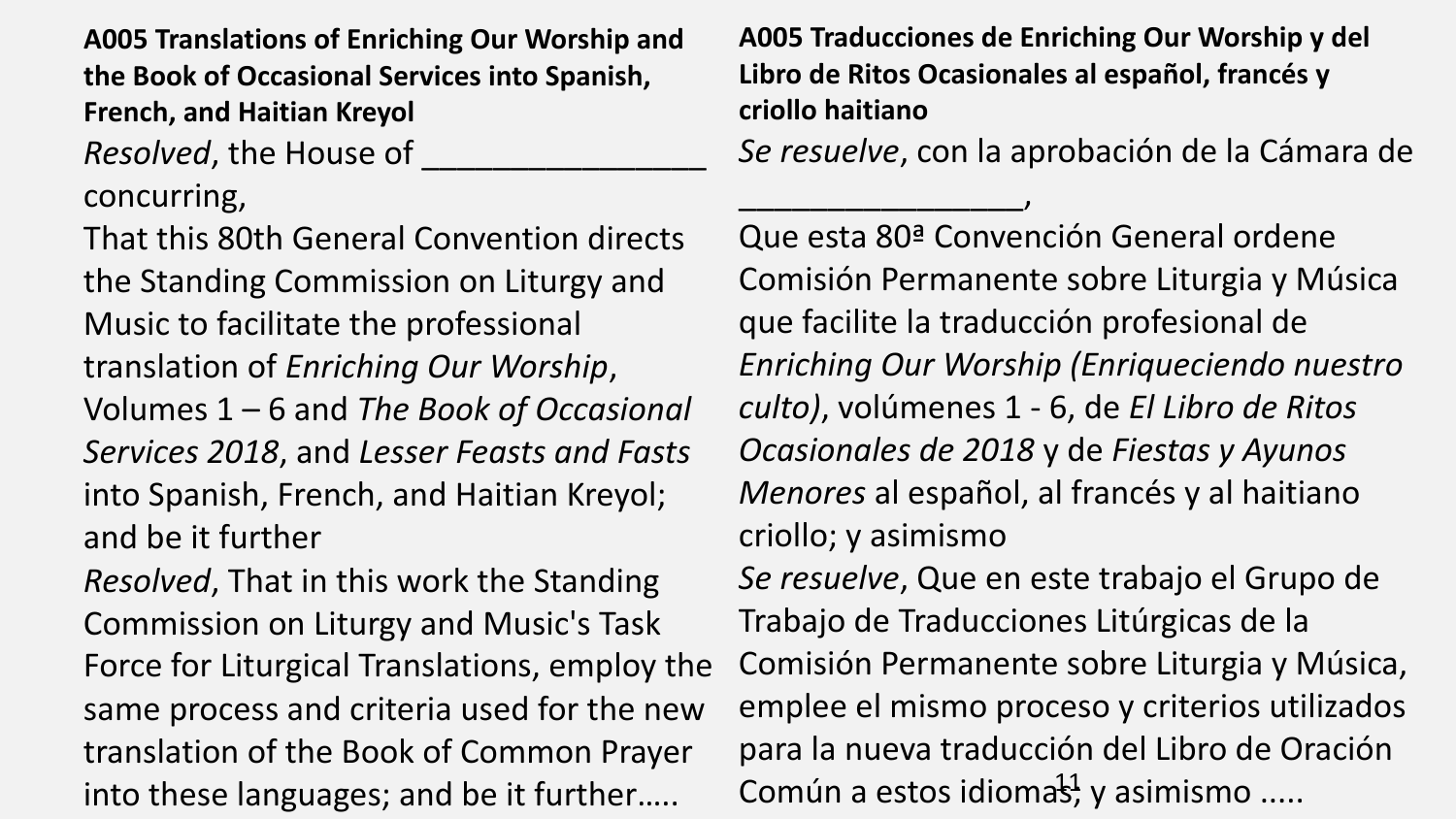HOME **DOCUMENTS EXISTING LITURGIES FAQ SUBMISSIONS IF TASK FORCE ON LITURGICAL**<br>**V** AND PRAYER BOOK REVISION **DIOCESAN LITURGICAL COMMISSIONS LINKS** 

**A058 Resolution on Official Liturgical Website for The Episcopal Church** 

Resources for

**A058 Resolución Sobre el Sitio Web Litúrgico Oficial de la Iglesia Episcopal** 

Recorded with iFun Screen Recorder

12

## **Common Prayer**

www.episcopalcommonprayer.org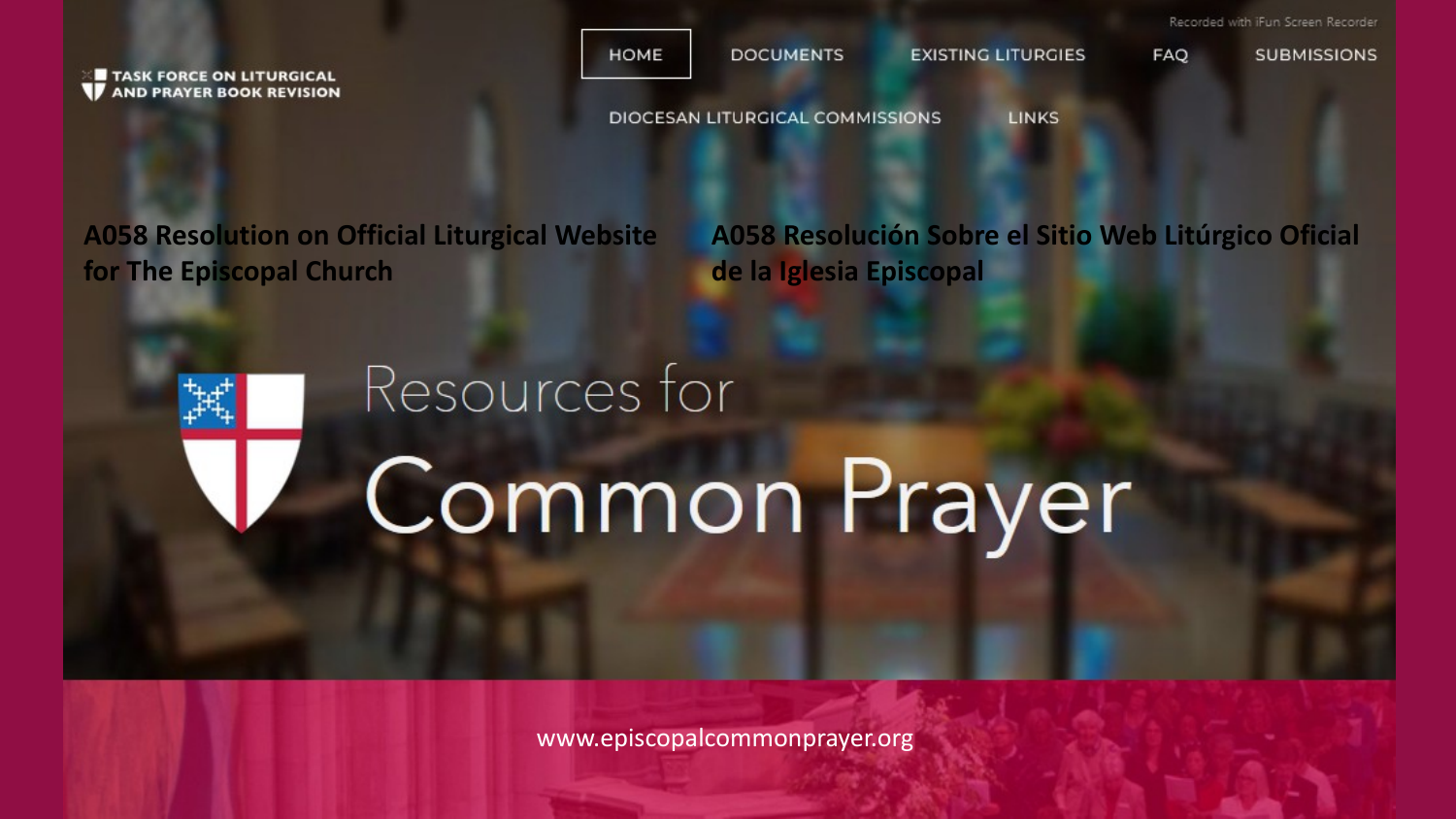**C014 On Addressing the Anti-Semitic Impact of Lectionary Readings for Holy Week** 

*Resolved*, the House of

concurring,

That the 80th General Convention direct the Standing Commission on Liturgy and Music to recommend revisions to the Church's appointed Lectionary readings for Holy Week to remedy passages that use language that has been interpreted as anti-Semitic while maintaining the meaning and intent of the original Greek texts, and that the Episcopal Church advocate that other denominations using the Revised Common Lectionary consider the same changes.

**C014 Sobre el Impacto Antisemita de las Lecturas del Leccionario para la Semana Santa** 

*Se resuelve*, con la aprobación de la Cámara de \_\_\_\_\_\_\_\_\_\_\_\_\_\_\_\_,

Que la 80ª Convención General ordene a la Comisión Permanente de Liturgia y Música que recomiende modificaciones a las lecturas del Leccionario designadas por la Iglesia para la Semana Santa, a fin de remediar los pasajes que utilizan un lenguaje que ha sido interpretado como antisemita, manteniendo el significado y la intención de los textos griegos originales, y que la Iglesia Episcopal abogue por que otras denominaciones que utilizan el Leccionario Común Modificado consideren los mismos cambios.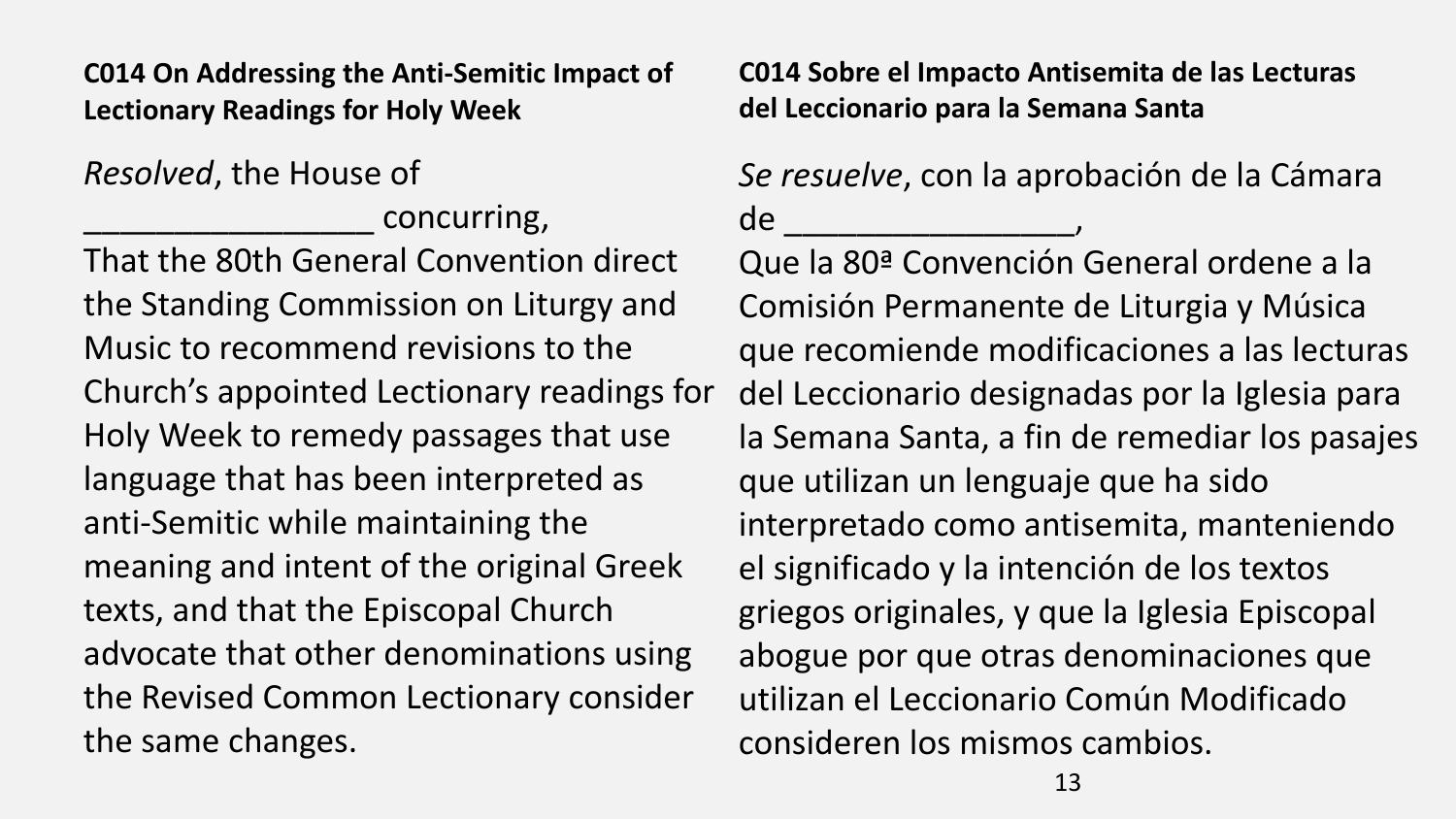Let's stop for a moment

Why are we doing all this? At vast effort and huge expense. Deeply frustrating! Yet at the same time ever so joyful!

What's it all about?